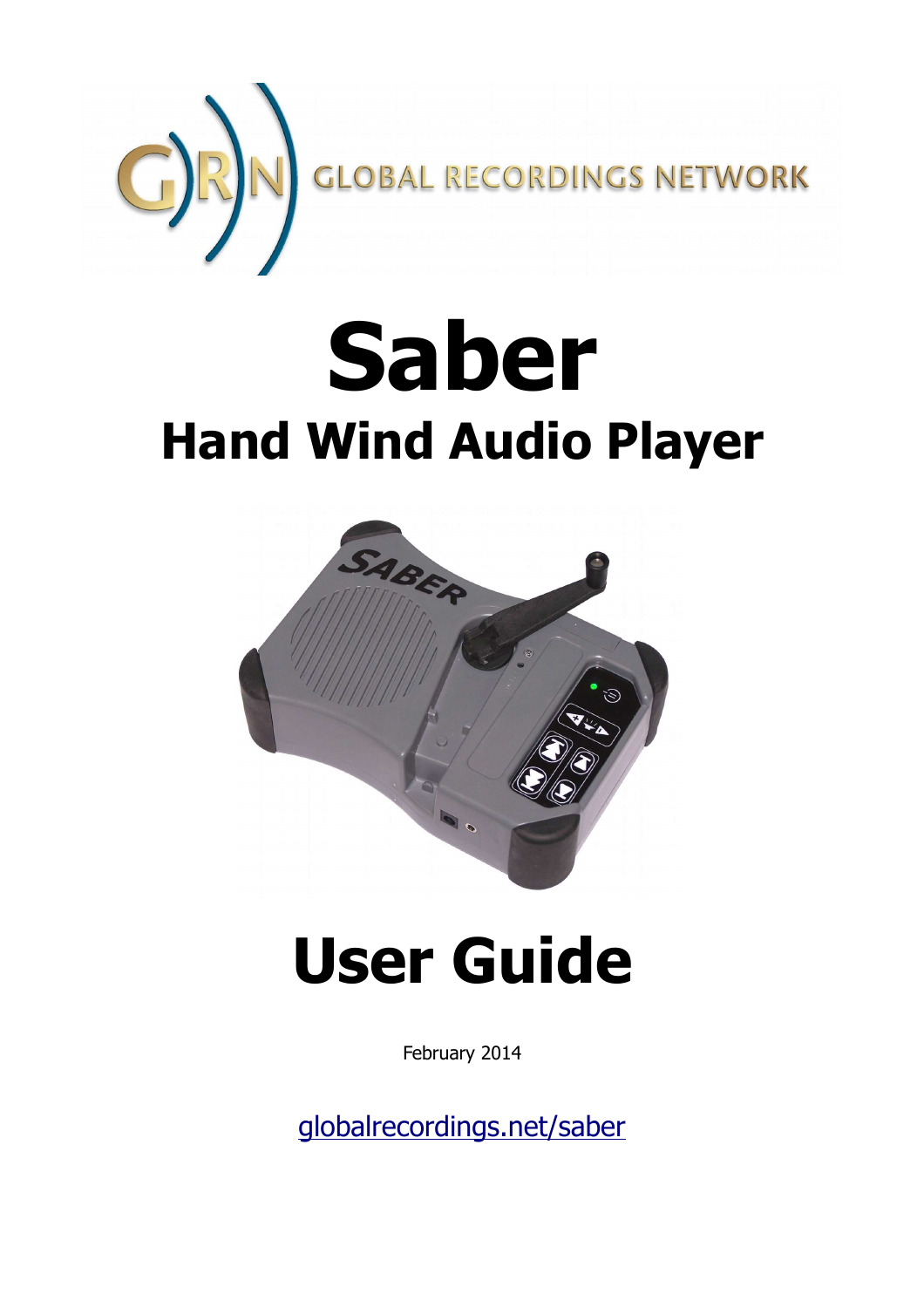# **Table of Contents**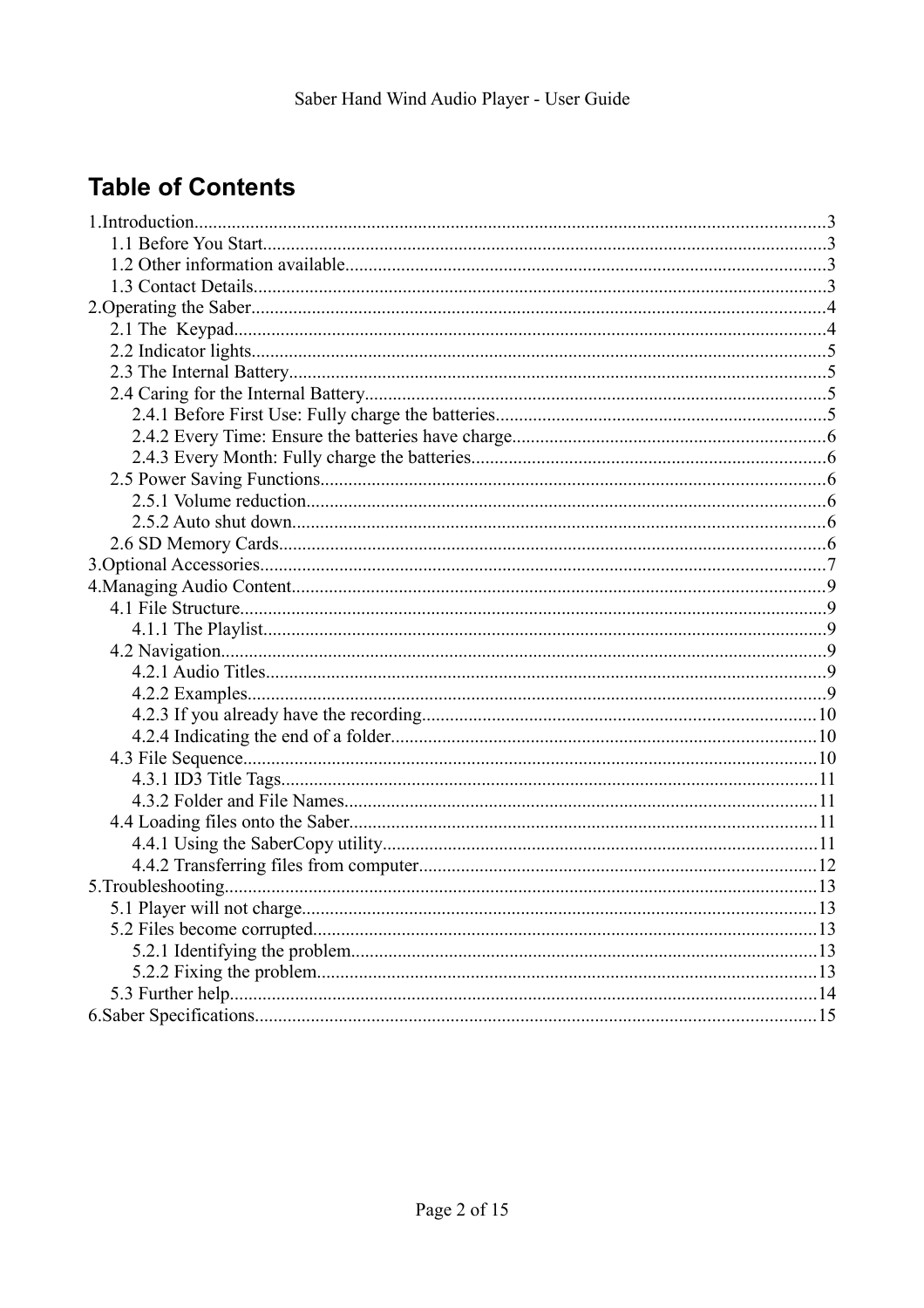# **1. Introduction**

The Saber player is an MP3/WMA player with amplifier and speaker. The internal battery can be recharged by turning the handle, or by plugging in an external power source such as a solar panel or power pack. The player is operated from the keypad.

The Saber's on board memory contains documentation and software relating to various aspects of the player's operation. Connect the Saber to a computer using a USB cable to view the documents and run the utility setup program.

This User Guide describes how to operate the player, how to use the various power options, and what to consider when loading new material onto the player.

# *1.1 Before You Start*

**It is recommended that the Saber be fully charged prior to first use.**

## *1.2 Other information available*

- Introduction to the Saber card
- SaberCopy Instructions
- Saber Maintenance Guide

The latest versions of all documents and software can be downloaded from [globalrecordings.net/saber](http://globalrecordings.net/saber)

## *1.3 Contact Details*

Postal Address: Global Recordings Network Australia PO Box 899 Prospect NSW 1730 Australia

Phone: +61 2 9899 2211

Email: [saber@globalrecordings.net](mailto:saber@globalrecordings.net)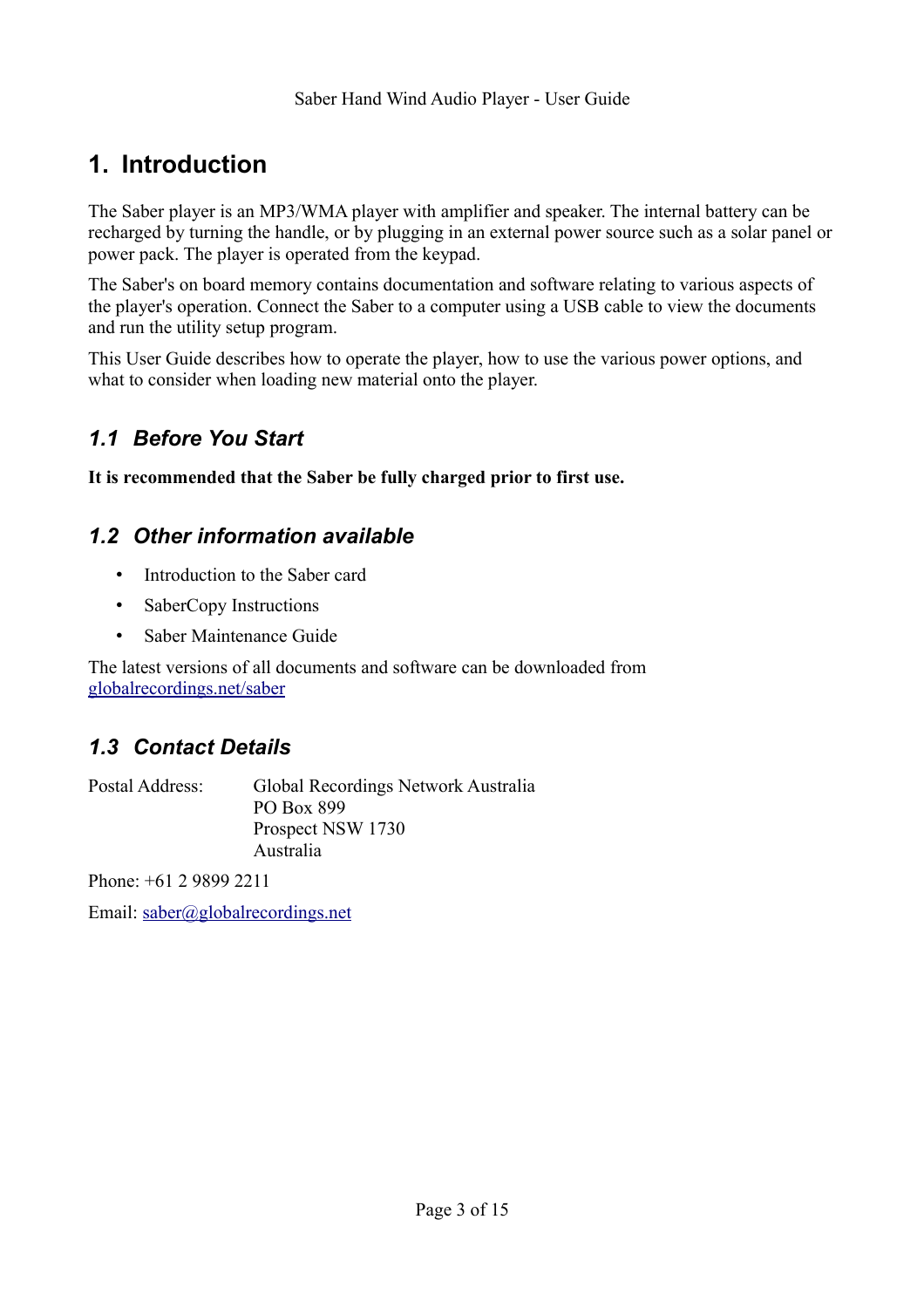# **2. Operating the Saber**

# *2.1 The Keypad*

The Saber keypad controls all functions of the device.

The buttons are raised, and of different sizes, so that the player can be used in low light or by vision impaired users.

The buttons perform the following functions:



| $\bigcirc$            | Before turning on the machine, first turn the handle clockwise for 30<br>seconds. Then press and hold this button until the green light flashes. (It<br>will take 6-20 seconds to power on.) Continue to turn the handle until the<br>machine starts to play. |
|-----------------------|---------------------------------------------------------------------------------------------------------------------------------------------------------------------------------------------------------------------------------------------------------------|
|                       | To pause during play press this button once. The green light will flash<br>slowly. To resume play press this button once again.                                                                                                                               |
|                       | To turn off the machine, press and <b>hold</b> this button until the green light<br>turns off.                                                                                                                                                                |
| $\blacksquare$        | Press once to go on to the next file, which may represent an individual<br>message, chapter or song.                                                                                                                                                          |
|                       | Press and <b>hold</b> to go fast forward (cue).                                                                                                                                                                                                               |
| $\mathbf \Omega$      | Press once to go back to the previous file, which may represent an<br>individual message, chapter or song.                                                                                                                                                    |
|                       | Press and <b>hold</b> to rewind (review).                                                                                                                                                                                                                     |
| $\mathbf{D}$          | Press once to go on to the next folder, which may represent a whole<br>program, book or album.                                                                                                                                                                |
|                       | Press and <b>hold</b> to go to the last folder.                                                                                                                                                                                                               |
| $\boldsymbol{\omega}$ | Press once to go back to the previous folder, which may represent a whole<br>program, book or album.                                                                                                                                                          |
|                       | Press and <b>hold</b> to go to the first folder.                                                                                                                                                                                                              |
| a<br>K                | Press the top button $(+)$ to make the sound louder.<br>Press the bottom button (-) to make the sound softer.                                                                                                                                                 |
|                       |                                                                                                                                                                                                                                                               |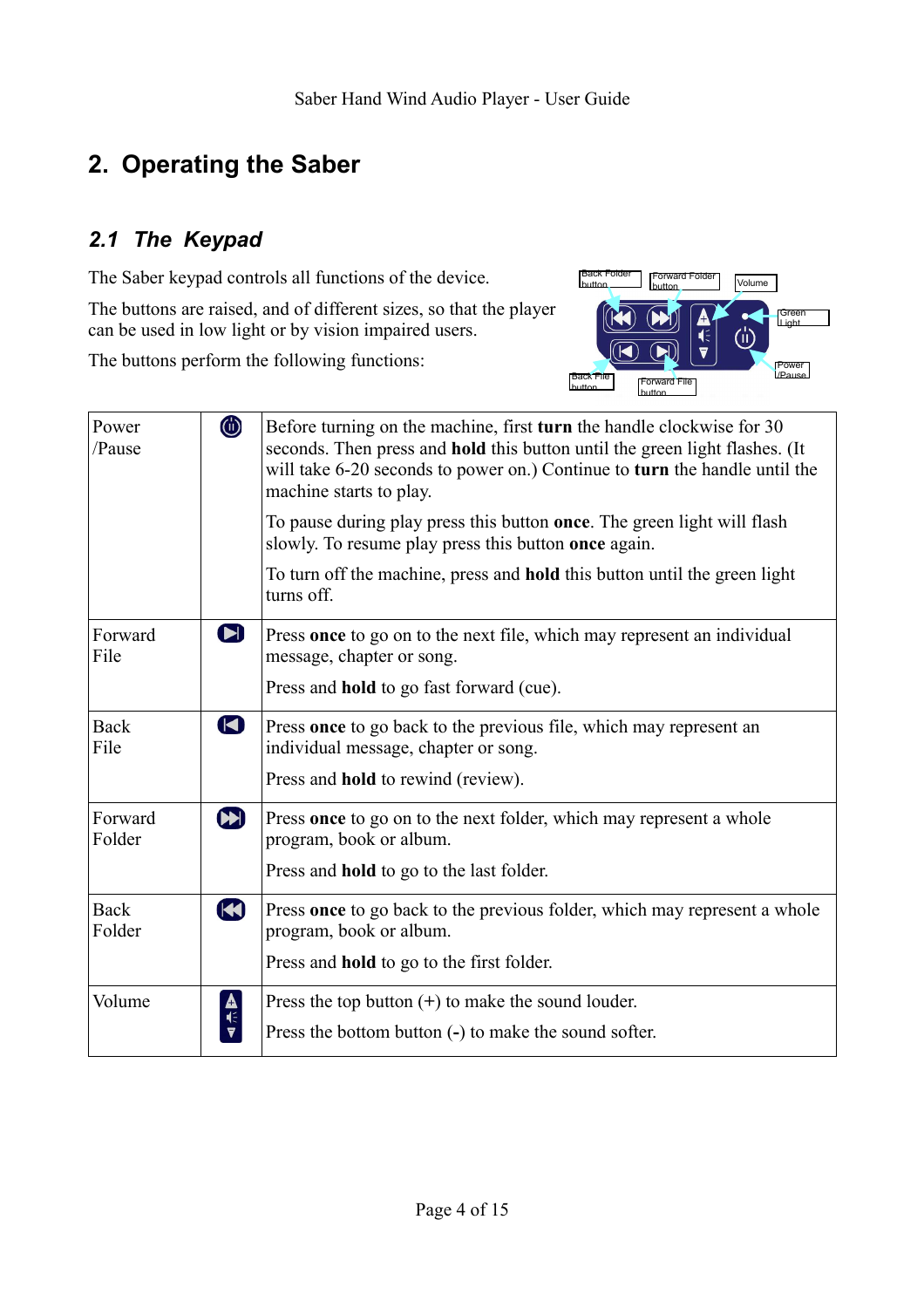# *2.2 Indicator lights*

The Saber has two lights, one green and one red. The lights indicate the state of the player and battery.

| <b>Indicator</b>             | <b>Meaning</b>                    | <b>Action</b>                                                                       |
|------------------------------|-----------------------------------|-------------------------------------------------------------------------------------|
| Green light flashing quickly | The player is getting starting up | Wait until player starts playing                                                    |
| Green light on steady        | The player is playing normally    | Press buttons on keypad to pause,<br>skip, adjust volume or stop                    |
| Green light flashing slowly  | The player is paused              | Press Power/Pause button briefly to<br>resume playing                               |
| Red light on steady          | The player is charging            | Continue to charge until the red<br>light goes out                                  |
| Red light flashing           | The battery is getting low        | Recharge the player by turning the<br>handle or plug in an external power<br>device |

## *2.3 The Internal Battery*

Fully charged, the internal battery should allow the Saber to player for 10 hours or more, although this maximum playing time will decrease

When the built-in battery is nearly flat, the red light will start flashing.

To charge the battery

- Turn the crank handle in a clockwise direction.
- Optionally connect a 7.2V 500mA AC adapter, solar panel or battery pack. (The DC socket is 2.1mm, centre pin positive.)

When the unit is charging, the red light will be on. The unit is fully charged when the red light turns off. Remove the power supply when fully charged.

# *2.4 Caring for the Internal Battery*

All batteries have a limited shelf life. Follow these instructions to maximize the Saber's battery life, and minimize the possibility of other problems.

#### **2.4.1 Before First Use: Fully charge the batteries**

Batteries lose charge during shipping. Where possible, use the AC/DC Adapter or other external power source to fully charge the batteries before using the Saber for the first time.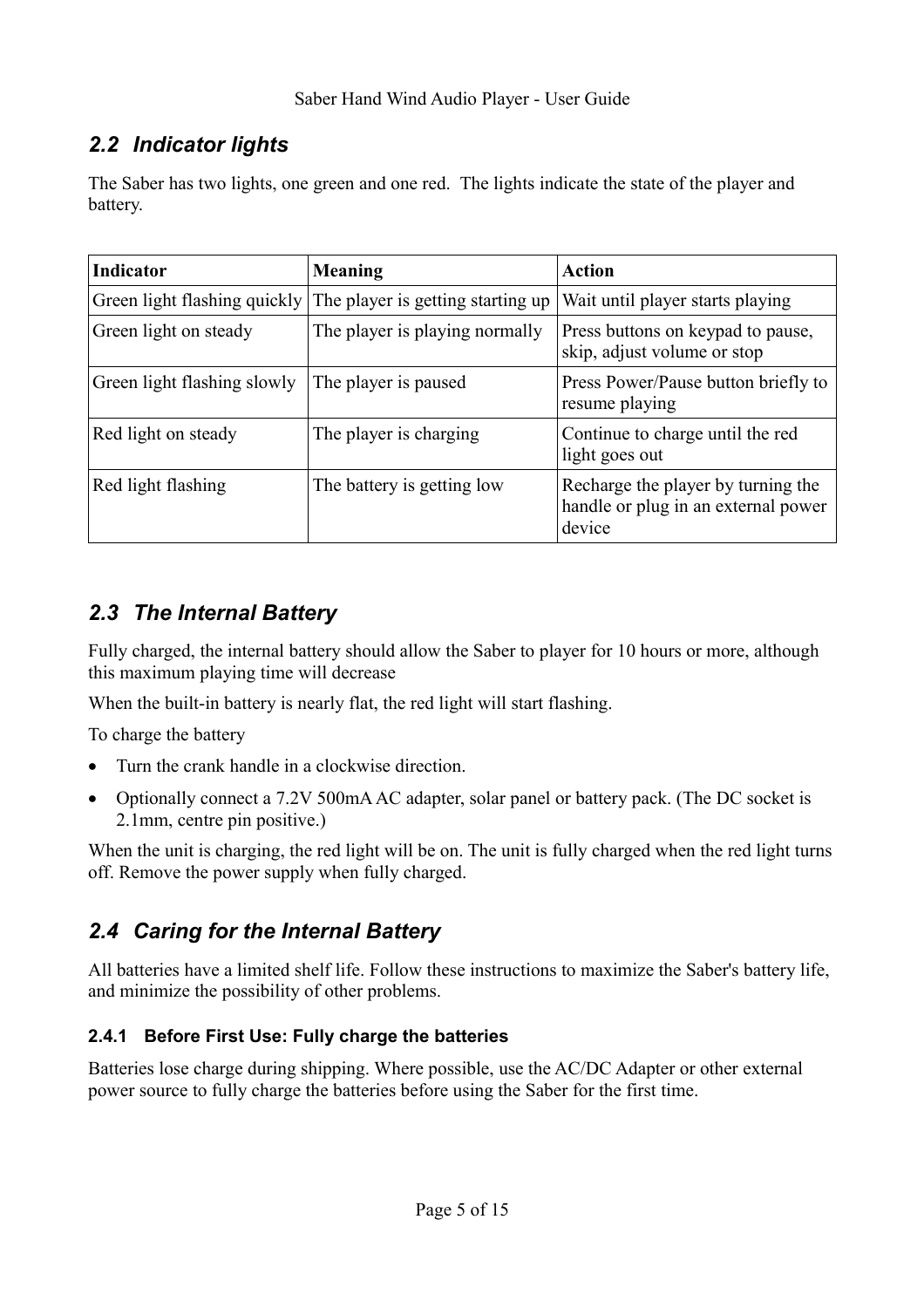#### **2.4.2 Every Time: Ensure the batteries have charge**

Turning the Saber on with minimal charge in the batteries can corrupt the files on the player. Unless you are running from an external power source, or you are sure the batteries are already charged, then it is important to follow these steps whenever you use the player:

- 1. Wind the handle for at least 1 minute
- 2. Turn on the player
- 3. Continue to wind the handle at least until the green light stops flashing
- 4. During playback, wind the handle regularly to maintain charge to the battery

#### **2.4.3 Every Month: Fully charge the batteries**

After three months without use, the batteries can reach a critically low charge and may be permanently damaged. Where possible, use an external power source to completely charge the player each month.

Fully charging the Saber from an external power source may take up to 4 hours. (Charging from the Solar Panel takes longer). If the Saber batteries are nearly discharged, but the recharge takes less than 1 hour, then the batteries will not be fully charged. In this case disconnect the external power source, turn the Saber on and play it until the batteries are fully discharged, then reconnect the external power source to charge the player again.

## *2.5 Power Saving Functions*

#### **2.5.1 Volume reduction**

When the battery begins to lose charge, the volume of playback is automatically reduced. This reduces the maximum load on the battery, and significantly extends the playback time before the machine shuts down due to low power.

#### **2.5.2 Auto shut down**

When the battery power becomes too low to continue playing, the Saber will automatically turn itself off.

When the player has been left on pause for 30 minutes it will turn itself off.

# *2.6 SD Memory Cards*

SD memory cards up to 2GB in size can be used in the Saber's SD memory card slot.

When a SD card is inserted into the player, the onboard internal memory will be disconnected and not able to be used for playing.

It is recommended that SD are only inserted and withdrawn when the player is turned off.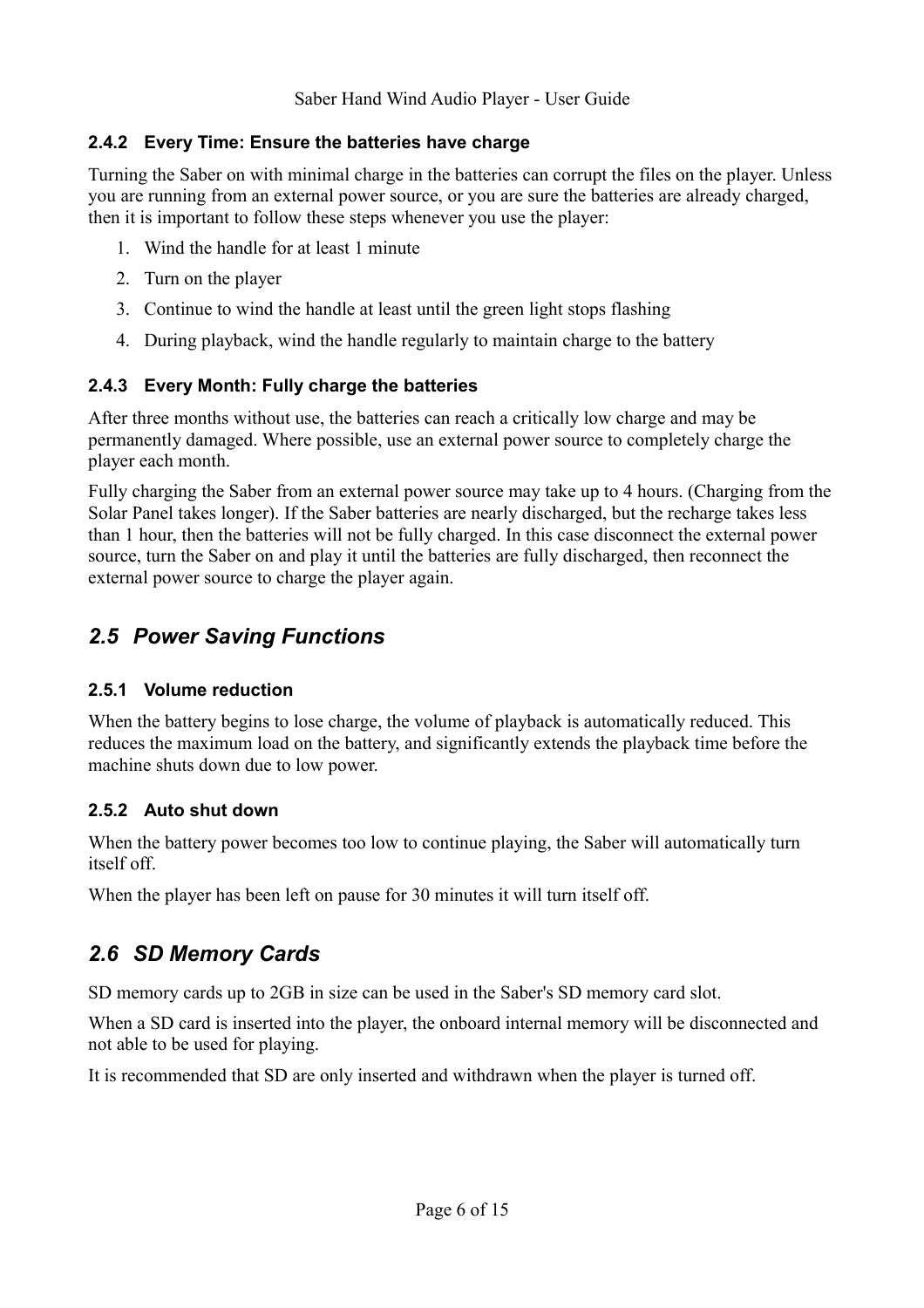# **3. Optional Accessories**

A range of accessories are available for the Saber for copying files, increasing capacity, recharging the battery, and maintaining the players.

| <b>USB Cable</b>                  | Allows the contents of the Saber to be updated from<br>a computer.<br>The cable is $1m(40$ inches) in length, with 5 pin<br>mini USB series B plug at one end, and standard<br>computer style flat USB type A plug at the other.                                                   |
|-----------------------------------|------------------------------------------------------------------------------------------------------------------------------------------------------------------------------------------------------------------------------------------------------------------------------------|
| 2GB SD<br><b>Memory Card</b>      | Doubles the Saber's storage capacity, and allows<br>content to be easily exchanged.<br>This is a standard SD memory card.                                                                                                                                                          |
| <b>AC</b> to DC<br><b>Adapter</b> | Allows the Saber to be recharged from mains power.<br>Input is from 110 volts to 240 volts AC. Output is 7.2<br>volts DC.<br>Includes four interchangeable power sockets (US,<br>UK, European and Australian) to suit most countries<br>of the world.                              |
| 12 Volt Adapter                   | Allows the Saber to be powered from a 12 volt<br>power supply such as a car battery.<br>The cable has a "cigar lighter" plug at one end and<br>2.1mm DC power plug at the other. Also included is<br>a battery clamp for connecting directly to the<br>terminals of a car battery. |
| <b>Solar Panel</b>                | Allows the Saber to be recharged from sunlight, or<br>even strong fluorescent lights.<br>Coming later in 2009 is a rechargeable battery for<br>the solar panel, which can be charged from sunlight<br>during the day, and then used to recharge the Saber at<br>night.             |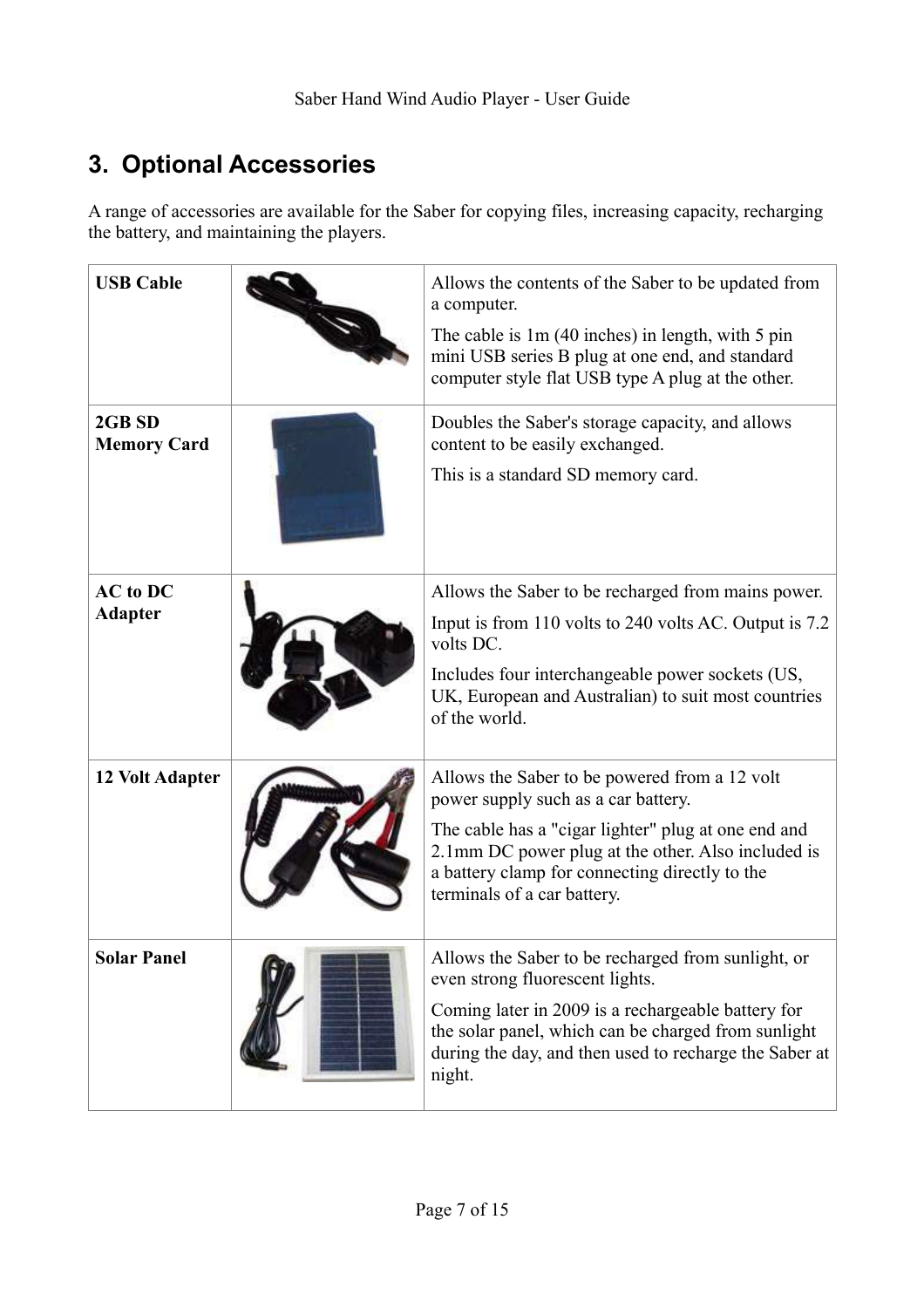| Saber Hand Wind Audio Player - User Guide |  |  |
|-------------------------------------------|--|--|
|-------------------------------------------|--|--|

| <b>Battery Holder</b>      | Allows the Saber to be recharged from batteries.<br>Holds 4 "D" cells. Batteries are not included.                                                                                                                                                      |
|----------------------------|---------------------------------------------------------------------------------------------------------------------------------------------------------------------------------------------------------------------------------------------------------|
| <b>Copy Pack</b>           | This kit facilitates copying content from computer to<br>up to 7 Saber players at once.<br>Contains a 7 port USB hub, 7 USB cables, and<br>software.                                                                                                    |
| <b>Lock Pack</b>           | Enables Saber players to be locked to prevent<br>alteration.<br>Includes tamper-proof screws (sufficient for 50)<br>players) to hinder the opening of the case, and<br>special firmware to lock access to the USB port<br>and/or SD memory card reader. |
| <b>Maintenance</b><br>Pack | Contains a range of parts sufficient to make repairs<br>to multiple Saber players.<br>Includes a quantity of replacement belts, screws, side<br>covers and other spare parts, plus documentation and<br>software.                                       |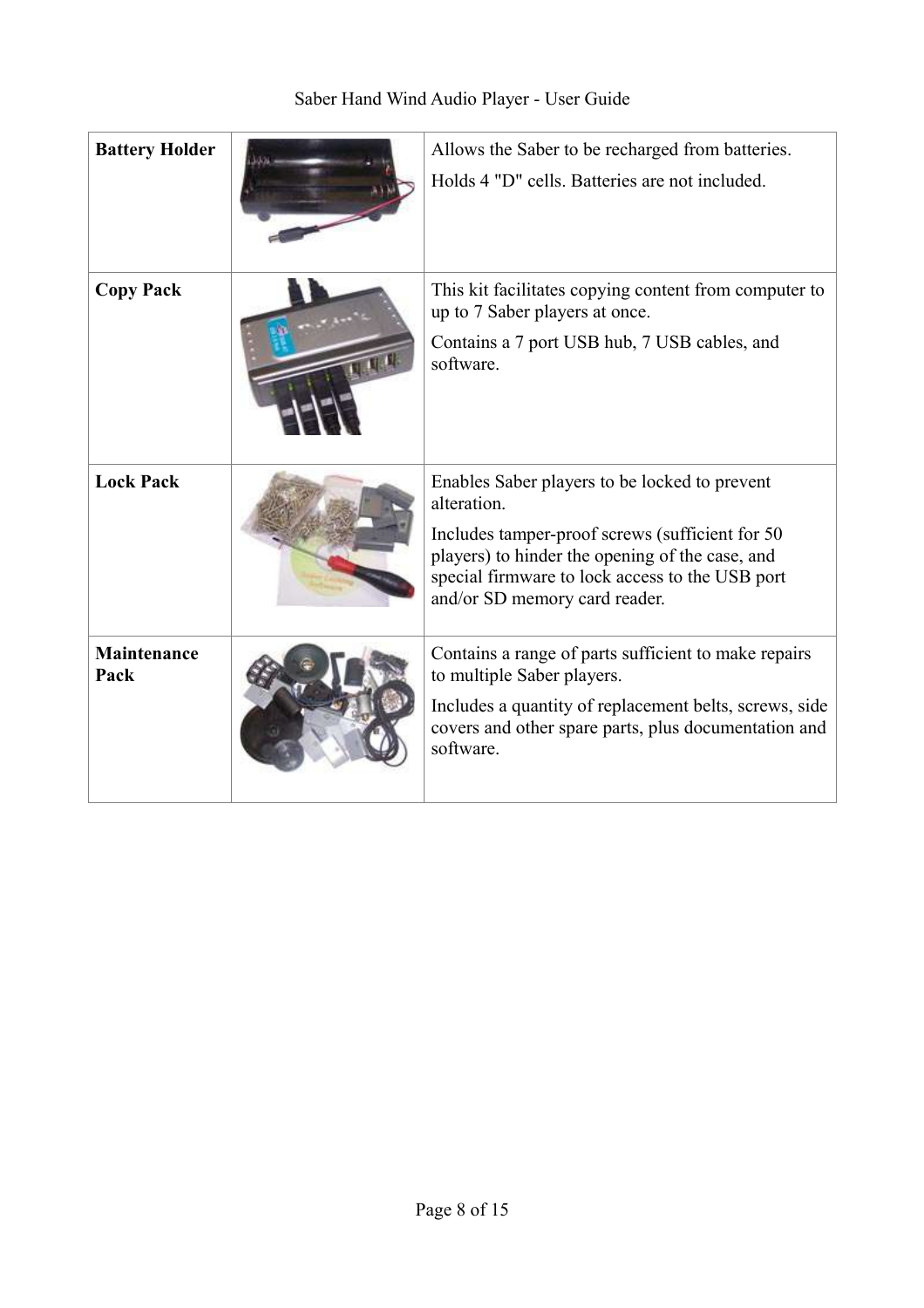# **4. Managing Audio Content**

## *4.1 File Structure*

The Saber can play MP3 and WMA audio files.

The file system is structured in two levels: files within folders. Each folder represents an album, book or program. Each file in a folder is one track. The Saber has buttons to go forward and backward between tracks, and forward and backward between folders.

Content should be logically grouped into folders and tracks to enable users to quickly jump to the desired content.

#### **4.1.1 The Playlist**

The player creates an internal playlist which it uses to manage the structure and sequence of playback.

The playlist is created automatically when the unit is first powered on after changes are made by the computer.

It is recommended that 20Mb of space is left available for the playlist on the internal memory and SD cards. If there is insufficient space to create the playlist, the player will turn on, and the green light flashes at high speed, but will then turn off.

# *4.2 Navigation*

The Saber does not have any kind of visual display to show which folder and track is being played, as these can be unreliable and/or unreadable to the users for which this player has been primarily developed. Therefore it is important to have appropriate audio signals to tell the listener where they are within the whole playlist.

#### **4.2.1 Audio Titles**

Audio titles should be included at the beginning of each program, and possibly even each track. These audio titles would announce the name and/or number of the book, chapter or message.

Audio titles should be in the vernacular of the people who will be using the machine. Optionally they could also be in a second language such as a local trade language.

The audio title should be the very first thing heard at the beginning of each track, even before any introductory music. It can even be in a very short track by itself (however care must be taken, as tracks less than 2 seconds long can cause problems on some kinds of players). Either approach allows the user to jump to each track and immediately hear the audio title. This allows specific programs and tracks to be located quickly.

#### **4.2.2 Examples**

**Recording the Bible:** Use a folder for each book, and a track for each chapter or passage. The audio title for each folder would be the name of the book, eg "Genesis". The audio title for each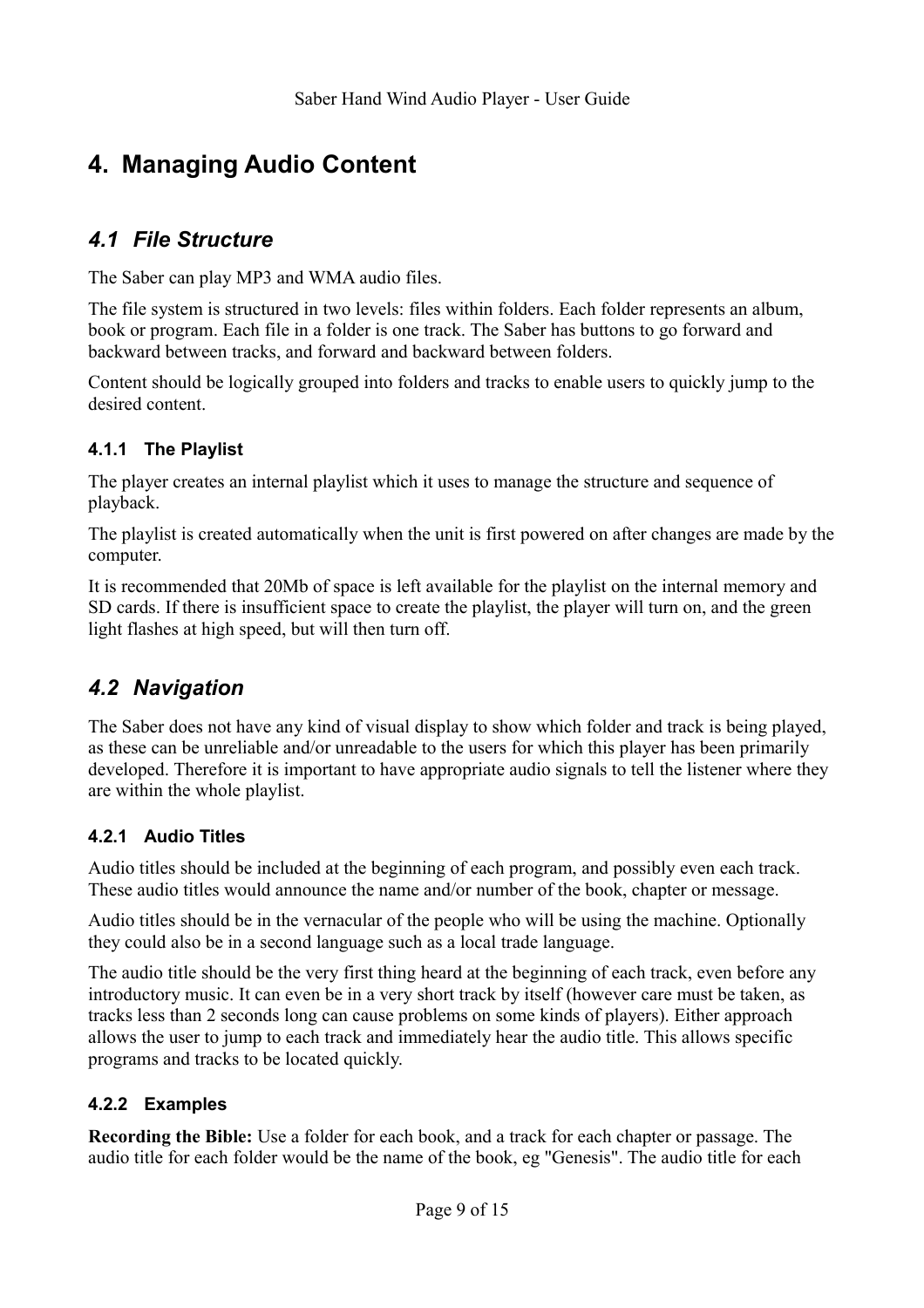track could be in the form "Chapter 1" or "Genesis 1" or "Genesis chapter 1".

**Recording Audio Visuals:** For programs such as GRN's "Good News" or "Look, Listen and Live" series use a folder for each book, and a track for each picture. The audio title for each folder would be the full name and number of the book, eg "Look, Listen and Live Book 1 - Beginning with God". The audio title for each track would be the full name and number of the picture, eg "Picture 1 - Adam and the Animals". Tracks for introductions and conclusions usually would not require additional audio titles.

**Recording a Teaching Series:** Use a folder for each topic or sermon, and a track for each individual message or point. Each folder should have an appropriate audio title. Individual tracks may need audio titles if they are separate messages.

Whatever is the nature of material on the Saber, care should be taken if the audio titles rely on a number system, as some users may not be able to count.

#### **4.2.3 If you already have the recording**

Recording audio titles can be done easily while the rest of the program is being recorded. But what if you're using a preexisting recording that does not have suitable audio titles?

If you are working with the people group, then it may be possible to record these audio titles separately in the same language.

If it's not possible to record specific audio titles, then another option is to add generic audio titles to each folder and/or track. These generic titles could be in the form "Book 1", "Book 2", or "Item 1", "Item 2", or even just numbers by themselves. Even if these audio titles are not in the vernacular language, they may still be recognizable to people using the player.

GRN plans to release several sets of generic audio titles over time, in various forms and in a number of major languages. GRN's SaberCopy program has the option of adding these type of generic audio titles automatically during the copying process.

#### **4.2.4 Indicating the end of a folder**

With many kinds of material, it may also be helpful to give an audio signal for the end of a folder. Otherwise the listener may have to wait until the next program begins to play before knowing when to stop.

There are two ways to indicate the end of a folder: the first is with a clear musical finale, and the second is with a period of silence. It is probably best to use both: a sound or music followed by several seconds of silence.

The SaberCopy utility also has the option to add these kinds of short audio files to the end of every folder. GRN will provide a few different files to choose from. Alternatively you can create and use your own to suit a particular cultural context.

### *4.3 File Sequence*

It is important that the audio files are structured in the correct order so that the Forward File, Back File, Forward Folder and Back Folder buttons work as expected.

The playback sequence of tracks is controlled by the Title tag and short filename of each audio file. Operation of the Forward Folder and Back Folder buttons are controlled by the folder names.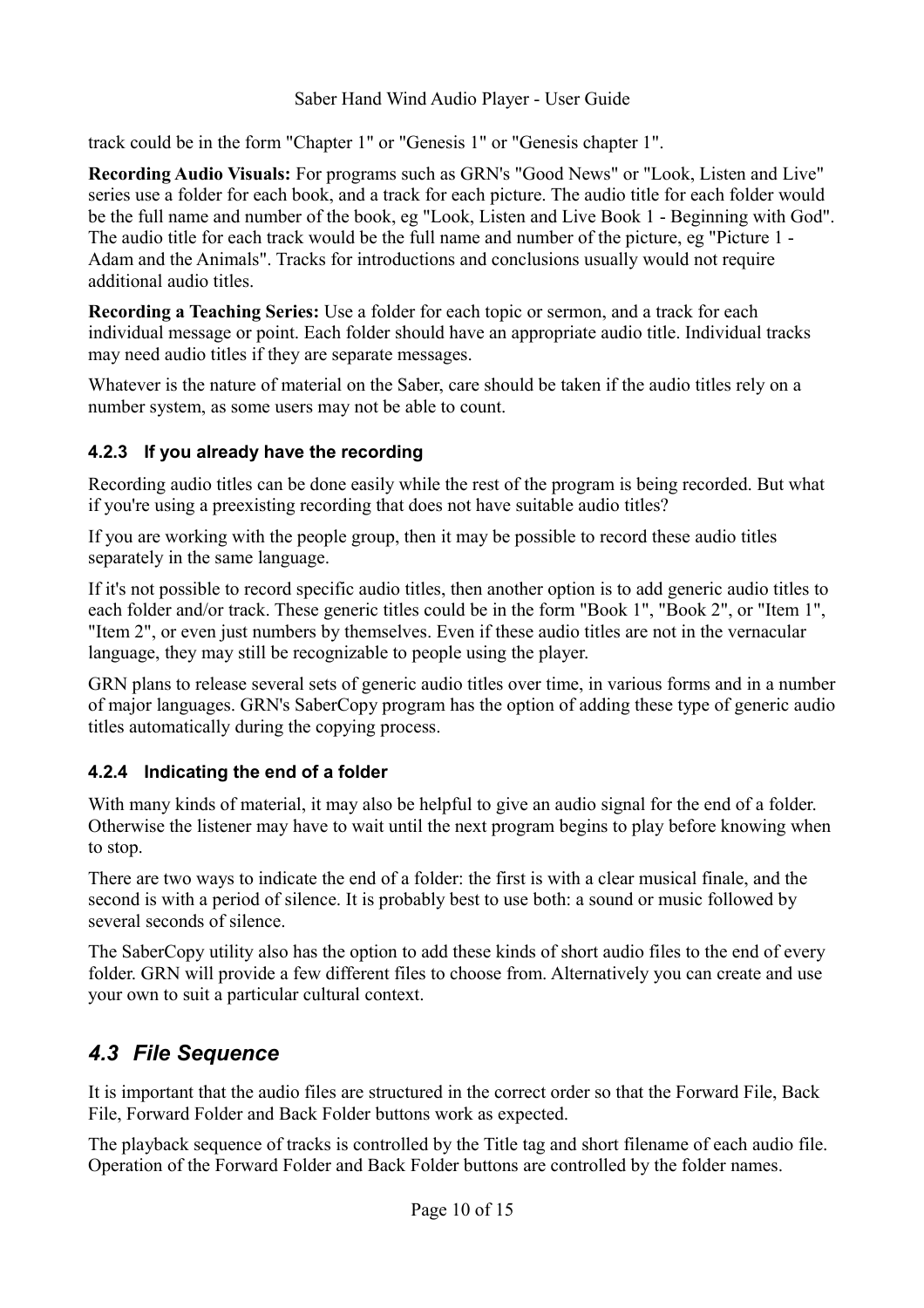It is recommended that the SaberCopy utility is used where possible, as this can help manage the Title tags and filenames to achieve the desired playing order. (See below for more information.)

#### **4.3.1 ID3 Title Tags**

As use of the Title tag for sequencing is very difficult, it is recommended that the Title tags be completely removed from all audio files, and just the filenames be used for sequencing.

There are different ways of editing mp3 audio file tags. It is possible inside the Windows XP and Vista operating systems to right click on the file, select "Properties", select "Summary" tab, select "Advanced >>" and change the Title description. There are also free utilities can can do this, such as [www.mp3tag.de](http://www.mp3tag.de/)

#### **4.3.2 Folder and File Names**

Folders and files must be named in such a way that the short filename is in the correct sequence. This means only the first 6 characters of the filename should be regarded as significant.

Furthermore, the filenames must be sequential within each folder, and overall on the whole drive. In other words, the name of the first file in the second folder must be higher than the name of the last file in the first folder, and this must be true for every subsequent folder as well.

One simple way to achieve this is to add a six digit number to the front of every folder name and every file name. The first three digits should represent the folder, and the second three digits should represent the file. (This assumes there will be no more than 999 folders and 999 files in any folder. If you expect more than this, then you may need to reconsider your file structure.)

Folder names would therefore be in this format:

001000\_first folder 002000\_second folder 003000\_third folder

File names within the first folder would look like this

001001\_first file in first folder 001002\_second file in first folder 001003 third file in first folder

The file and folder names after the first six digits can be anything at all, as they won't effect the playback sequence. Meaningful filenames are recommended, as this will help when making subsequent modification of the contents of the Saber.

# *4.4 Loading files onto the Saber*

#### **4.4.1 Using the SaberCopy utility**

The SaberCopy utility, freely available from GRN, is a Windows based program that assists with the correct sequencing and copying of audio files on to the Saber. Capabilities of SaberCopy include

- stripping the Title tags from MP3 files,
- adding sequence numbers to folder and file names,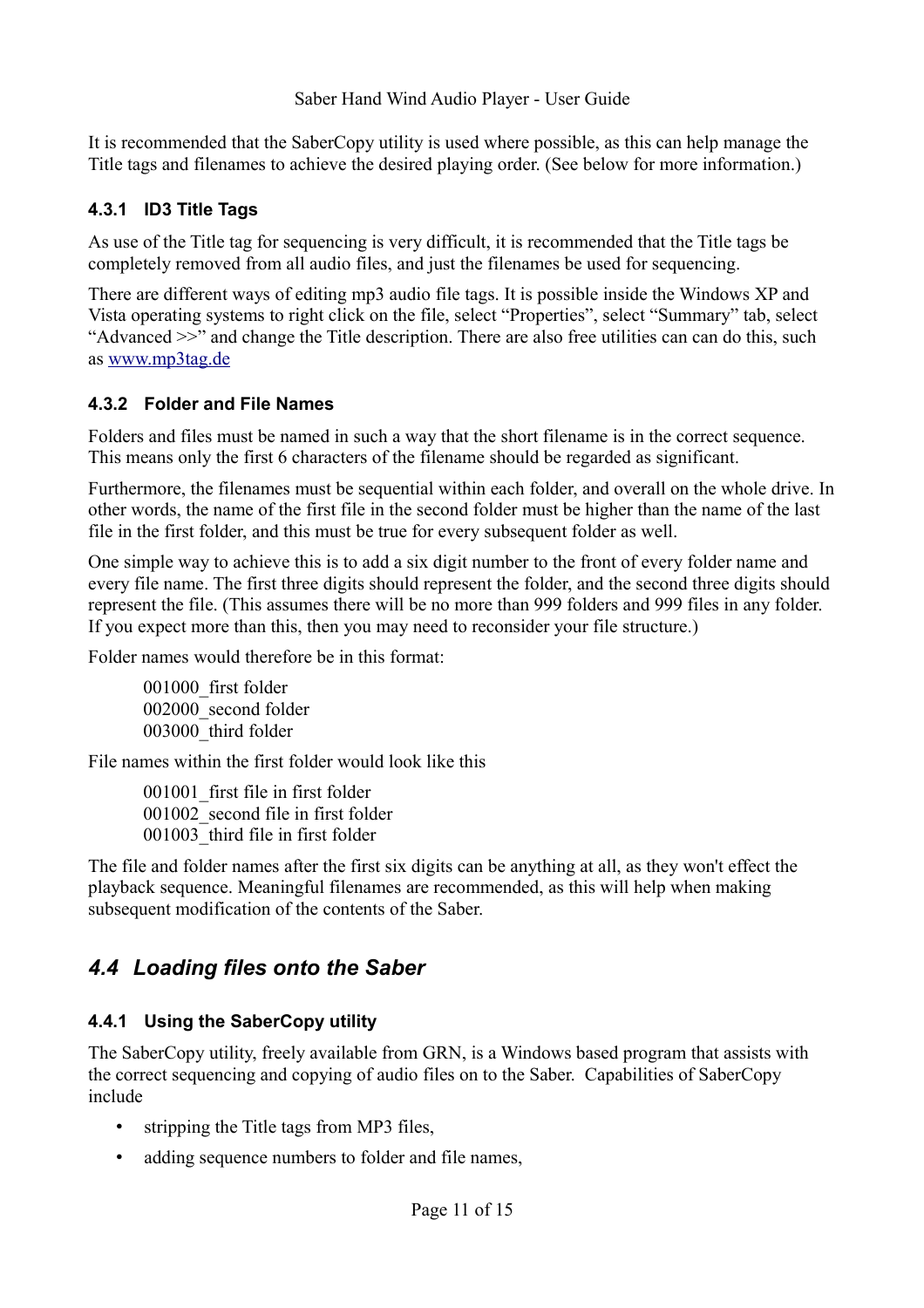- option to delete existing contents from the Saber before copying,
- checking the total size prior to copying, and reserving space for the playlist
- copying to multiple Sabers or other removable drives at the same time.

Read the SaberCopy User Guide for more information. The latest version of SaberCopy is available on the GRN website at [globalrecordings.net/saber](http://globalrecordings.net/Saber)

#### **4.4.2 Transferring files from computer**

Follow this procedure to copy files onto the Saber.

- 1) Turn the player off (before connection is made to the computer)
- 2) On the computer start Windows Explorer and view "My Computer". Identify the existing drives on the computer.
- 3) Connect the player to the computer using a 5 pin Mini B USB cable.

\* If the USB security firmware has been installed on the player, please refer to security documentation for advice on the connection to the computer.

- 4) About 5 to 50 seconds after the USB connection is made, 2 new removable disk drives will appear in the "My Computer" window (and in SaberCopy if this is running). The first of these new drives will be the internal onboard memory inside the player. The second drive will be the SD Card on the Saber player.
- 5) Use SaberCopy or a manual procedure to remove existing content and/or copy new files to the onboard memory and/or any attached SD card.
- 6) When completed, disconnect the USB cable from the player and computer.
- 7) Turn on the player, and confirm that the audio files play as expected.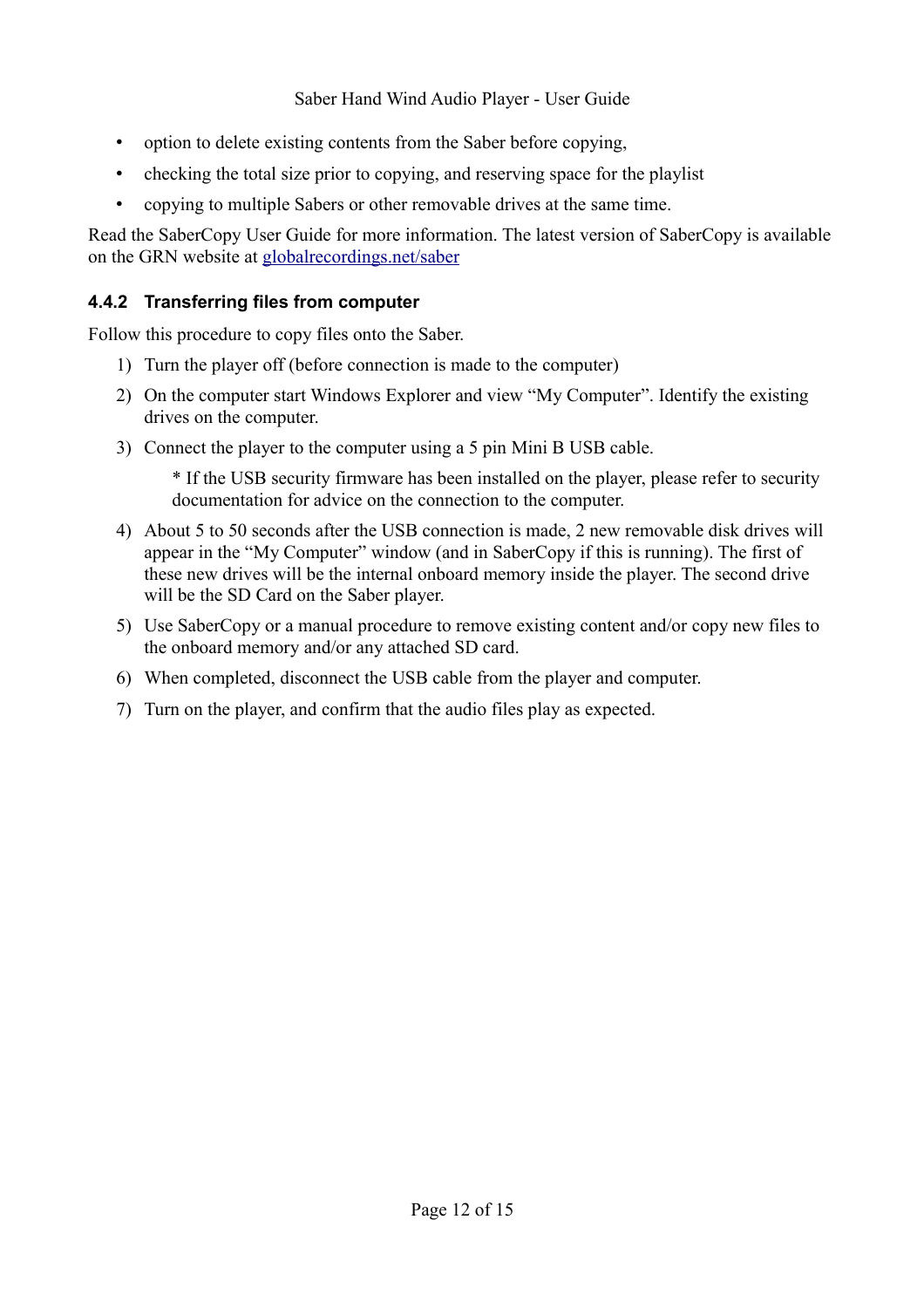# **5. Troubleshooting**

## *5.1 Player will not charge*

Batteries that reach critically low charge may stop accepting a charge from an external power source. In this case, wind the handle for at least 5 minutes so the built in generator can supply a small amount of charge, and then try charging from the external power source again. Alternately, use an external power source with a lower voltage rating (around  $5 - 5.5$  volts) to apply a slow charge over a longer period of time.

**IMPORTANT:** It is recommended that you keep winding the handle during playback. This will maintain a good charge in the battery, and extend the battery life.

## *5.2 Files become corrupted*

In some circumstances it is possible for file corruption to occur on the Saber player, preventing the player from playing audio. This problem is primarily caused by the player being started without the crank handle being turned before or during the start of a Saber player.

The following information will assist with identifying to see if the player has the problem, and provide a method to resolve the issue.

#### **5.2.1 Identifying the problem**

File corruption can be identified by following these steps:

- 1. The Saber is charged correctly using an ACX adapter, solar panel or by turning the crank handle for at least 5 minutes.
- 2. Start Saber. (press and hold the power button until green light starts flashing)
- 3. The Saber player green light flashes at high speed, and then turns off without playing audio.

#### **5.2.2 Fixing the problem**

The recommended fix is to format the internal Saber drive inside the player to FAT32, and then copy the audio files back on to the player.

Make sure you have a copy of the audio files before formatting. The formatting process will delete all audio files from the player.

To format the internal Saber drive on a Windows based computer, follow these steps:

1. Close the SaberCopy utility and any other window accessing the Saber drive, if any.

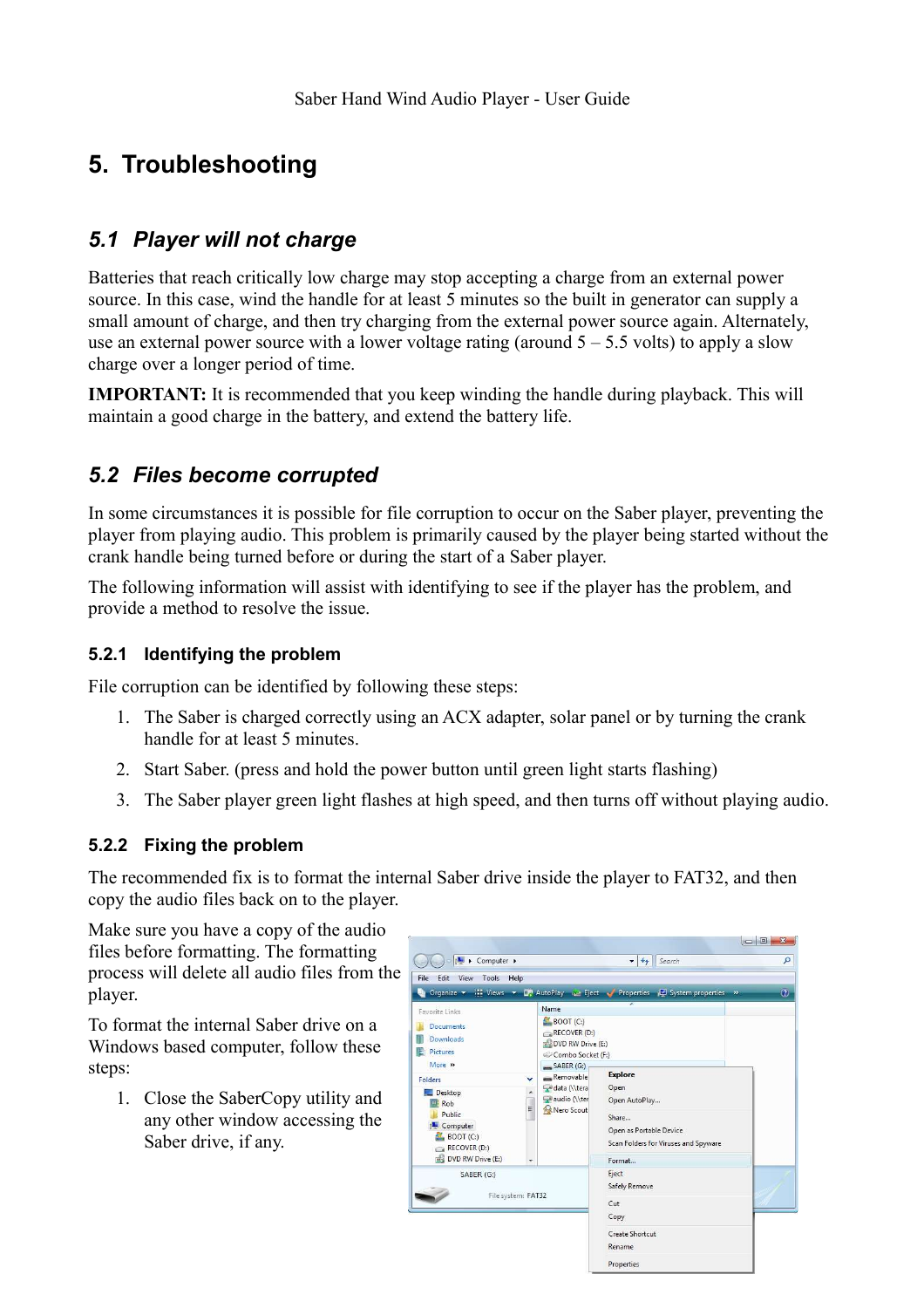- 2. Connect the Saber to the computer using the USB cable.
- 3. Open "My Computer".
- 4. Select the first removable drive which corresponds with the internal Saber drive. This drive may be called either "SABER" or "Removable Disk".
- 5. Right click on the drive, and select "Format". The Format dialog box will be displayed.
- 6. Confirm capacity is "948Mb". If this is incorrect, click on "cancel" and reselect the correct drive.
- 7. Select File system "FAT32".
- 8. Ensure the "Quick Format" option is off.
- 9. Click on "Start". The computer will take about 30 seconds to format the Saber player.

To copy audio files back onto the player follow the instructions included with the SaberCopy utility available from GRN. This program be downloaded from [globalrecordings.net/topic/sabersupport.](http://www.globalrecordings.net/topic/sabersupport)

## *5.3 Further help*

If you are unable to successfully identify or rectify a problem with the player, please contact us at the email below. To assist us in helping you, please be as specific as possible with the problem you are having.

Please include the serial number of the unit, problem description, when the problem started to occur, and any other specific information describing the fault and how it occurred.

Our email address is:  $saber@global recordings.net$ 

| Capacity:                      |                               |
|--------------------------------|-------------------------------|
| 948 MB                         |                               |
| File system                    |                               |
| <b>FAT32</b>                   |                               |
| Allocation unit size           |                               |
| 8192 bytes                     |                               |
| <b>SABER</b>                   | Restore device defaults       |
|                                |                               |
| Volume label<br>Format options |                               |
| Quick Format                   | Create an MS-DOS startup disk |
|                                |                               |
|                                |                               |
|                                |                               |